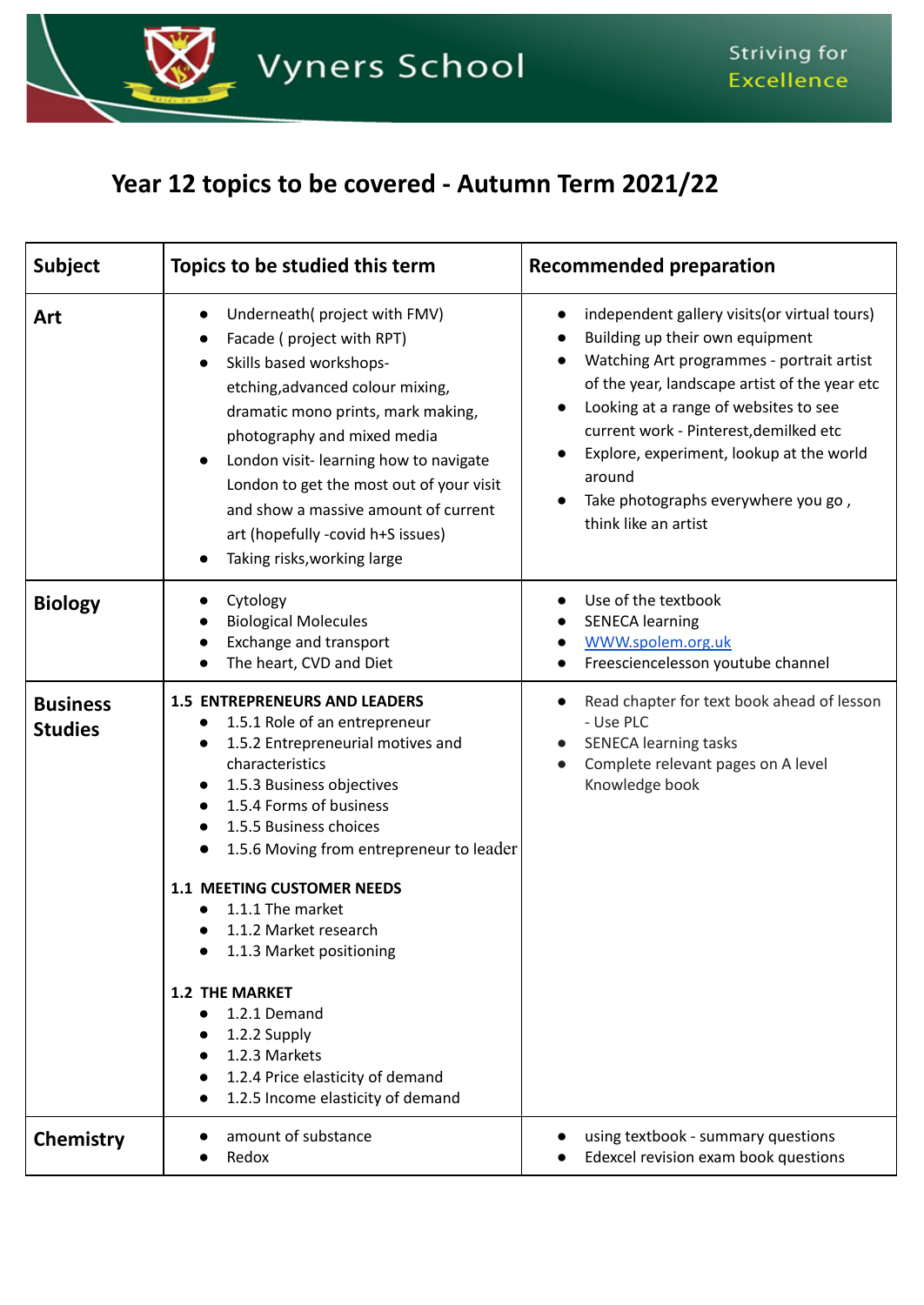|                              | Atomic structure<br><b>Bonding</b>                                                                                                                                                                                                                     | Physics and maths tutor past papers<br>Seneca                                                                                                                                                                                                                                                                                                                                                                                                                                                                                                                                                                                           |
|------------------------------|--------------------------------------------------------------------------------------------------------------------------------------------------------------------------------------------------------------------------------------------------------|-----------------------------------------------------------------------------------------------------------------------------------------------------------------------------------------------------------------------------------------------------------------------------------------------------------------------------------------------------------------------------------------------------------------------------------------------------------------------------------------------------------------------------------------------------------------------------------------------------------------------------------------|
| Computer<br><b>Science</b>   | Unit 1 - Components of a computer<br>Chapter 1-6<br>Unit 3 - Software development<br>Chapter 11-14<br>Unit 5 Networks and Web Technologies                                                                                                             | Read ahead and revision from textbook<br>(OCR AS level and A level Computer<br>Science)<br>Recap of all GCSE topics<br>Practice papers from OCR with marking<br>scheme<br>Make notes and annotate as required                                                                                                                                                                                                                                                                                                                                                                                                                           |
| <b>Economics</b>             | <b>Introductory Concepts</b><br>$\bullet$<br>Demand and Supply<br>Elasticity<br><b>Costs and Revenues</b><br><b>Economies of Scale</b><br><b>Objectives of Firms</b><br><b>Market Structures</b><br><b>Market Failure</b><br><b>Government Failure</b> | Recap over any of these topics<br>that were covered in Years 10 and<br>11 if GCSE was taken<br>Read ahead from the AS textbook<br>on the relevant topics<br>Read ahead from any revision<br>guides e.g. CGP on these topics<br>Read news articles related to<br>these topics<br>Read magazine and journal<br>articles related to these topics                                                                                                                                                                                                                                                                                           |
| <b>English</b><br>Literature | 'Hamlet'<br>Defining American Literature 1880-1940                                                                                                                                                                                                     | Review and reflect on learning by<br>completing detailed Drama Logs for each<br>scene of 'Hamlet'.<br>Use the recommended study guides to<br>support your independent exploration of<br>the play.<br>Regularly watch how a scene from 'Hamlet'<br>has been adapted in a theatre production -<br>use the Adaptation section of the 'Hamlet'<br>GC.<br>Read a wide range of American prose from<br>1880-1940.<br>Start compiling a detailed list of key<br>features and trends that typifies American<br>literature from this time.<br>Re-read 'The Great Gatsby' identifying and<br>annotating the above features when you<br>find them. |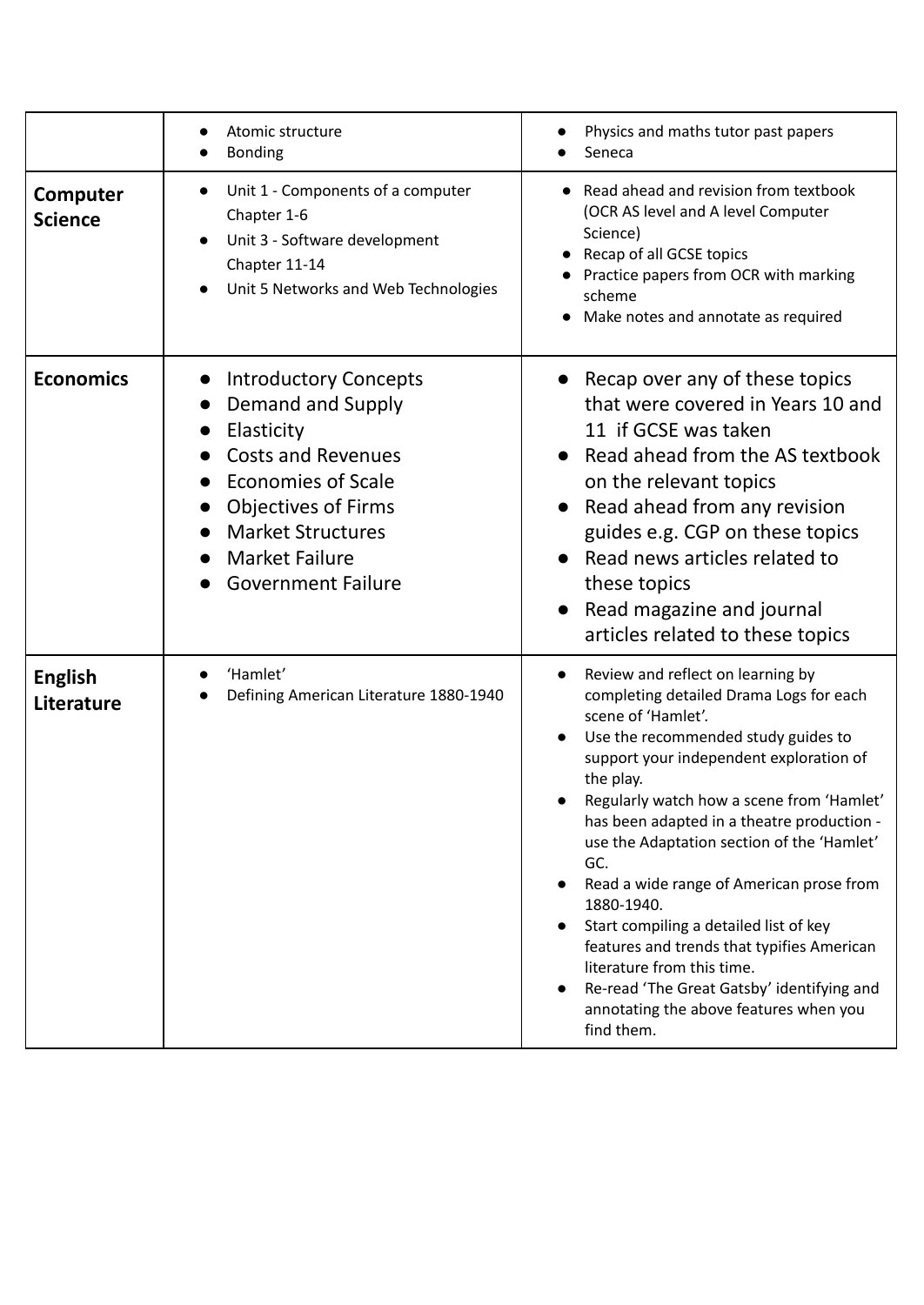| <b>Food Science</b><br>and<br><b>Nutrition</b><br>Level 3<br><b>Certificate</b> | Complex practical skills<br>Food hygiene legislation<br>Food safety legislation<br>Allergens<br>Sources and structure of nutrients                                                                                                                                                                                                                                                                                                                                                                                                   | Watch at least one cooking show each<br>week<br>Read chapters 1-5 of the textbook<br>Read over notes from last year if you<br>studied Food Prep & Nutrition at GCSE                                                                                                                                                                                                                                                       |
|---------------------------------------------------------------------------------|--------------------------------------------------------------------------------------------------------------------------------------------------------------------------------------------------------------------------------------------------------------------------------------------------------------------------------------------------------------------------------------------------------------------------------------------------------------------------------------------------------------------------------------|---------------------------------------------------------------------------------------------------------------------------------------------------------------------------------------------------------------------------------------------------------------------------------------------------------------------------------------------------------------------------------------------------------------------------|
| <b>Further</b><br><b>Maths</b>                                                  | AS Mathematics topics:<br>Algebra and functions<br><b>Coordinate Geometry</b><br><b>Further Algebra</b><br>Trigonometry<br>Vectors<br>Differentiation<br>Integration<br><b>Exponentials and Logs</b><br><b>Statistical Sampling</b><br>Data presentation and interpretation<br>Probability<br><b>Statistical Distributions</b><br><b>Statistical Hypothesis Testing</b><br><b>Quantities and Units in Mechanics</b><br>Kinematics<br>Forces and Newton's Law<br>A2 Mathematics:<br>Algebra<br>$\bullet$                              | Review pre-requisite GCSE information<br>including: surds, factorising, solving<br>simultaneous equations, index laws,<br>inequalities, solving quadratic equations,<br>circle theorems, equations of straight lines,<br>shapes of standard graphs, function<br>notation, expanding brackets, trigonometry<br>in right angled and non-right angled<br>triangles, trigonometric graphs, bearings,<br>graph transformations |
| Geography                                                                       | Topic 1: Tectonic Processes and<br>$\bullet$<br><b>Hazards</b><br>Explore why some<br>locations are more at risk<br>from tectonic hazards.<br>Investigate why some<br>tectonic hazards develop<br>into disasters.<br>Identify how successful<br>$\overline{\phantom{a}}$<br>the management of<br>tectonic hazards and<br>disasters are globally.<br>Topic 3: Globalisation<br>Identify the causes of<br>globalisation and explore<br>why it has accelerated in<br>recent decades.<br>Investigate the impacts of<br>globalisation for | Recap GCSE knowledge of hazards<br>$\bullet$<br>- this is the basis of the content<br>and this knowledge will be<br>expanded upon in this topic.<br>Read new outlets to keep up to<br>date with global current affairs.                                                                                                                                                                                                   |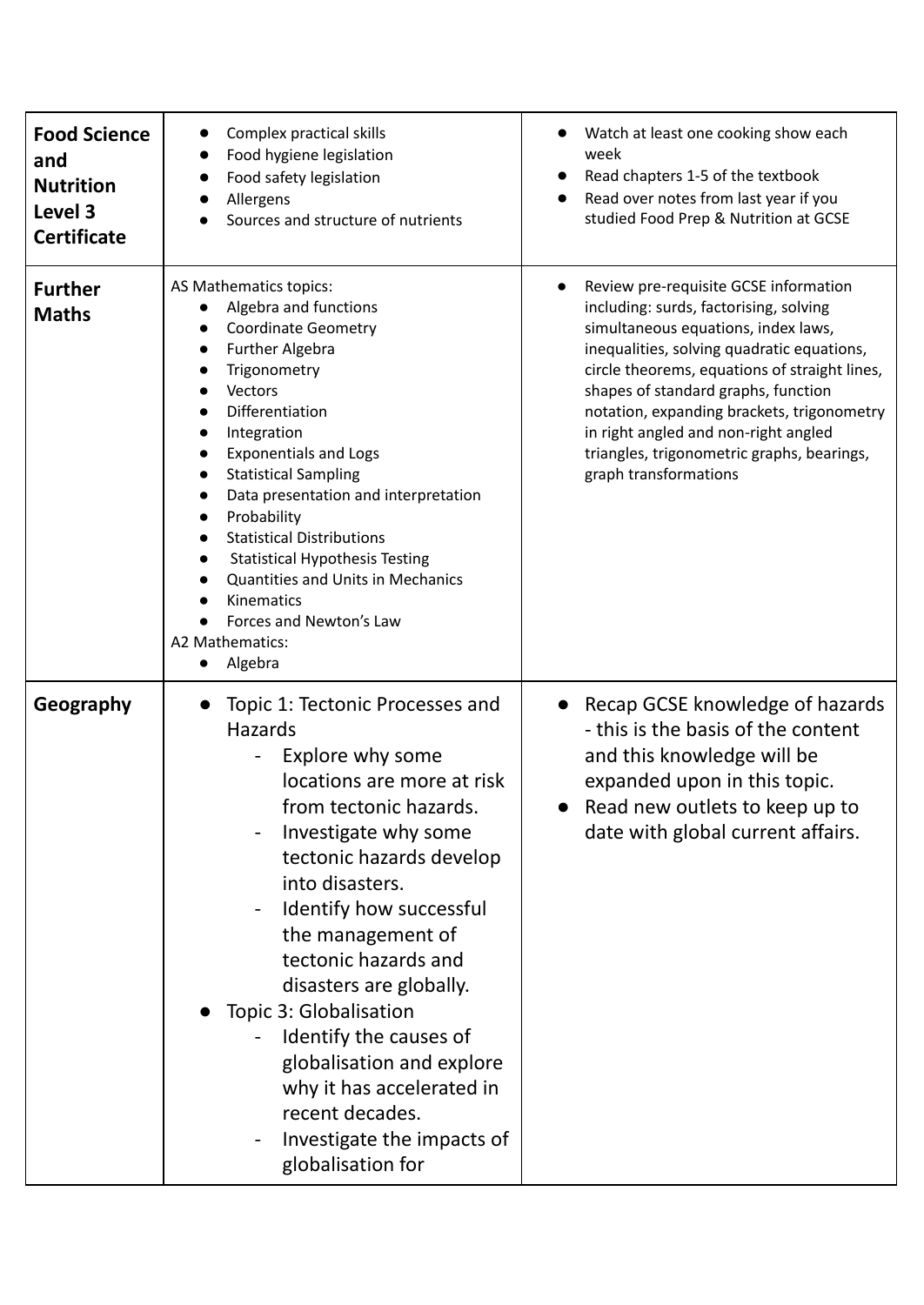|                          | countries, different<br>groups of people and<br>cultures and the physical<br>environment.<br>Identify the<br>consequences of<br>globalisation for global<br>development and the<br>physical environment and<br>investigate how different<br>players should respond to<br>its challenges? | • Read a daily newspaper and keep<br>up to date with current affairs<br>through other newspaper outlets.                                                                                                                                                                                                |
|--------------------------|------------------------------------------------------------------------------------------------------------------------------------------------------------------------------------------------------------------------------------------------------------------------------------------|---------------------------------------------------------------------------------------------------------------------------------------------------------------------------------------------------------------------------------------------------------------------------------------------------------|
| German                   | The changing role of the Family,<br>partnerships and marriage<br>• The digital world<br>Youth culture, fashion, music<br>andT.V<br><b>Festivals and traditions</b><br>Literature: The Reader<br>Goodbye Lenin                                                                            | • Read "The Reader " in English and<br>German and make notes<br>Watch the film Goodbye Lenin<br>and make notes<br>Always read ahead of each<br>chapter before each lesson.                                                                                                                              |
| Government<br>& Politics | <b>INtroduction to A-Level Politics</b><br><b>Political Parties</b><br>Democracy & representation                                                                                                                                                                                        | Read at least one newspaper or verified<br>news website daily.<br>Download the Guardian, Times or BBC<br>politics podcast<br>Complete lesson ready tasks                                                                                                                                                |
| <b>History</b>           | <b>USA</b><br>Introduction to American History<br>$\circlearrowright$<br>Truman: Domestic and Foreign<br>$\circlearrowright$<br>Policy<br><b>Tudors</b><br>Legacy of the Wars of the Roses<br>$\circ$<br>Henry VII; Establishing a Dynasty<br>$\circ$                                    | Use the department reading list to go<br>deeper into the topic.<br>Listen to "critical conversations" Podcast for<br>background on USA.<br>Listen to History Extra, IN our Time &<br>History Hit Podcasts relevant to both<br>topics.<br>Complete a Futurelearn course relevant to<br>the USA or Tudors |
| IT                       | $\rightarrow$ Unit 1 - Information Technology Systems<br>- Externally assessed exam<br>$\rightarrow$ Digital devices<br>$\rightarrow$ Uses of digital devices                                                                                                                            | Read ahead from Student book (Pearson<br><b>BTEC National Information Technology)</b><br>Recap of all GCSE topics covered in year 10<br>and 11                                                                                                                                                          |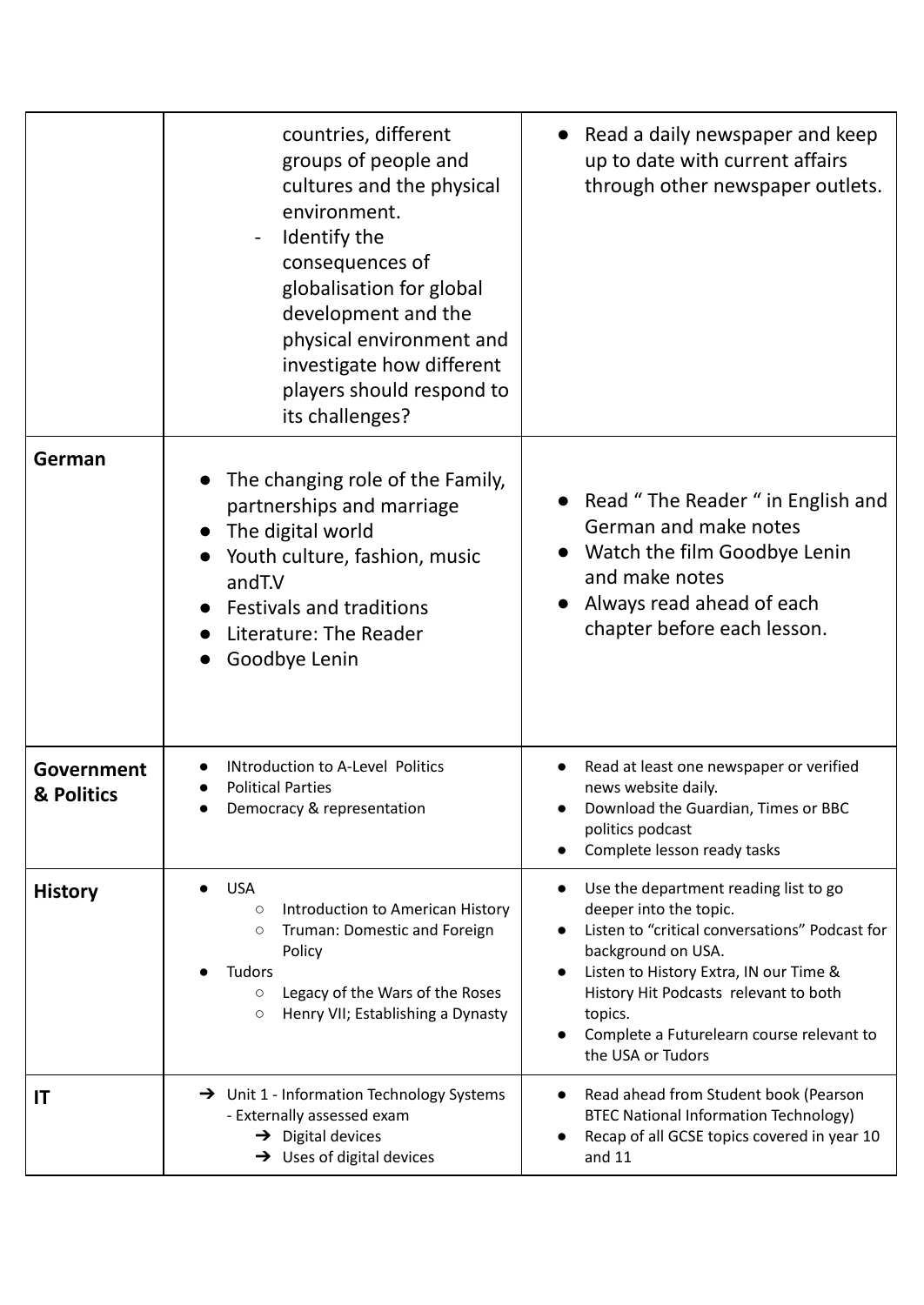|                    | $\rightarrow$ Input and Output devices<br>$\rightarrow$ Accessibility devices<br>$\rightarrow$ Manual and automatic data<br>processing<br>$\rightarrow$ Operating systems<br>$\rightarrow$ Choices of OS<br>$\rightarrow$ Computer software in an IT<br>system<br>$\rightarrow$ Open source and proprietary<br>operating systems and softwares<br>$\rightarrow$ The features of common file<br>types and formats<br>$\rightarrow$ Emerging technologies<br>$\rightarrow$ Implications of emerging<br>technologies on the personal use<br>of IT system<br>Unit 2 - Creating Systems to Manage<br>Information<br>Relational database management<br>→<br>systems<br>Manipulating data structures and<br>→<br>data in relational databases<br>Normalisation<br>→                                                                                                                       | Practice worksheet for unit 1 exam<br>Self assessment using mark schemes from<br>Edexcel<br>Make notes and annotate as required                                                                                                                                                                                                                                                                                            |
|--------------------|------------------------------------------------------------------------------------------------------------------------------------------------------------------------------------------------------------------------------------------------------------------------------------------------------------------------------------------------------------------------------------------------------------------------------------------------------------------------------------------------------------------------------------------------------------------------------------------------------------------------------------------------------------------------------------------------------------------------------------------------------------------------------------------------------------------------------------------------------------------------------------|----------------------------------------------------------------------------------------------------------------------------------------------------------------------------------------------------------------------------------------------------------------------------------------------------------------------------------------------------------------------------------------------------------------------------|
| <b>Mathematics</b> | Unit 1: Algebra and functions- index<br>$\bullet$<br>laws, surds, quadratic functions,<br>simultaneous equations, linear and<br>quadratic inequalities<br>Unit 2: Coordinate Geometry- equation<br>$\bullet$<br>of a straight line, equation of a circle,<br>sketching curves, transforming functions<br>Unit 3: Further Algebra: manipulating<br>polynomials, mathematical proofs,<br>binomial expansion<br>Unit 4: Trigonometry- sine and cosine<br>rules, trigonometric graphs,<br>trigonometric identities, solving<br>trigonometric equations<br>Unit 6: Differentiation- differentiate from<br>first and second principles, sketch<br>functions and gradient functions,<br>application of differentiated functions<br>Unit 7: Integration- fundamental<br>theorem of calculus, integrating<br>functions, definite integrals, area under a<br>curve and between two functions | Review pre-requisite GCSE information<br>including: surds, factorising, solving<br>simultaneous equations, index laws,<br>inequalities, solving quadratic equations,<br>circle theorems, equations of straight lines,<br>shapes of standard graphs, function<br>notation, expanding brackets, trigonometry<br>in right angled and non-right angled<br>triangles, trigonometric graphs, bearings,<br>graph transformations, |
| <b>Media</b>       | Introduction to Media Studies & the key<br>concepts:<br>Language                                                                                                                                                                                                                                                                                                                                                                                                                                                                                                                                                                                                                                                                                                                                                                                                                   | Use of textbook<br>Work through home learning activities for<br>wider media consumption                                                                                                                                                                                                                                                                                                                                    |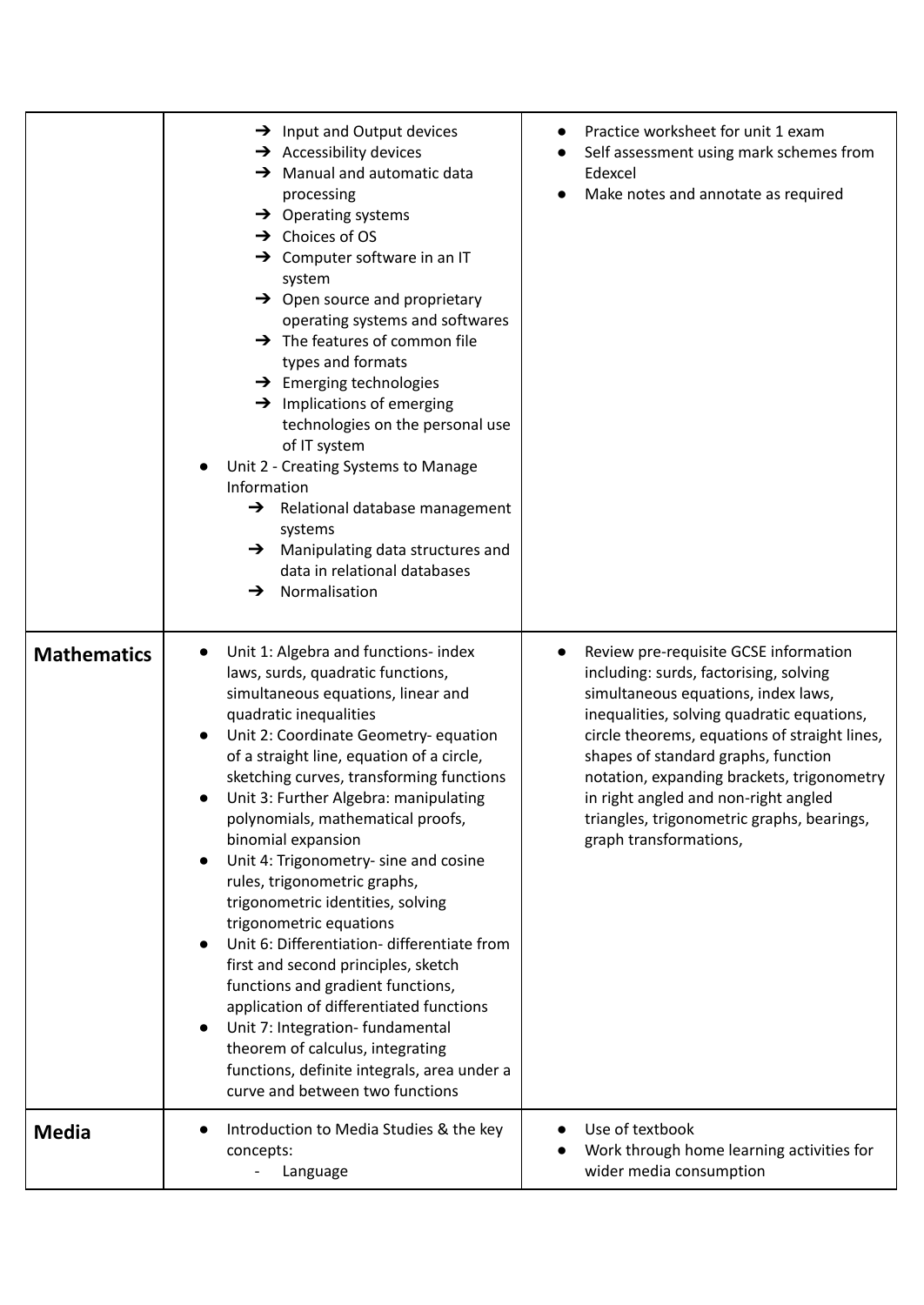|                  | Representation<br>Audience<br>Industries<br>Advertising and Marketing - Component<br>1 Section A & B<br>Tide (1955)<br>Kiss of the Vampire (1963)<br>Wateraid (2015)<br>Newspapers - Component 1 Section A &<br>В<br>The Times (2018)<br>Daily Mirror (2018)<br>Magazines - Component 2 Section B<br>The Big Issue (2016) | Consume newspapers independently<br>Ensure all homework deadlines are met<br>Stay up to date with current issues relating<br>to global news affairs                                                                                                                                                                                                                                                                                                                                                                                                                                                                |
|------------------|---------------------------------------------------------------------------------------------------------------------------------------------------------------------------------------------------------------------------------------------------------------------------------------------------------------------------|--------------------------------------------------------------------------------------------------------------------------------------------------------------------------------------------------------------------------------------------------------------------------------------------------------------------------------------------------------------------------------------------------------------------------------------------------------------------------------------------------------------------------------------------------------------------------------------------------------------------|
| <b>Music</b>     | Group 1<br>Harmony<br><b>Aural Listening Skills</b><br><b>Wider Listening</b><br>Group 2<br>20th Century Music:<br>- Impressionism<br>- Expressionism<br>- Neo-classicism<br>- Debussy<br>- Poulenc                                                                                                                       | All<br>Use ABRSM Grade 6, 7 and 8 theory/aural<br>videos on Youtube to revise chords and<br>harmony.<br>Complete a wider listening diary<br>Use PLCS to respond to listening tasks<br>Request any extra work if needed<br>Read the spec and markschemes to become<br>familiar with how to answer questions<br>using subject specific words<br>Research around the topics, focusing on key<br>definitions<br>Complete all aspects of online learning<br>Consume NEW STYLES OF MUSIC EVERY DAY:<br>Listen to Jazz FM, Classic FM, BBC6 Music, look<br>for music documentaries on BBC iPlayer,<br>Sky Arts or Youtube |
| <b>OCR Sport</b> | Unit 8 - Organising an event<br>Unit 2 - Sports coaching and leadership<br>Unit 11 - Sport for specific groups<br>Unit 5 - Performance analysis<br>Unit 18 - Practical performance                                                                                                                                        | Ensure deadlines are met<br>Take time in free periods to observe PE<br>teachers teaching a range of classes<br>Research sports events, the structure of<br>events and how they are organised.<br>Collect video evidence playing either<br>individual or team sport.<br>Think and prepare specific activities and<br>drills that you could use when teaching the<br>year 7's.                                                                                                                                                                                                                                       |
| <b>PE</b>        | Sports Psychology                                                                                                                                                                                                                                                                                                         | Use textbook to read ahead on topics                                                                                                                                                                                                                                                                                                                                                                                                                                                                                                                                                                               |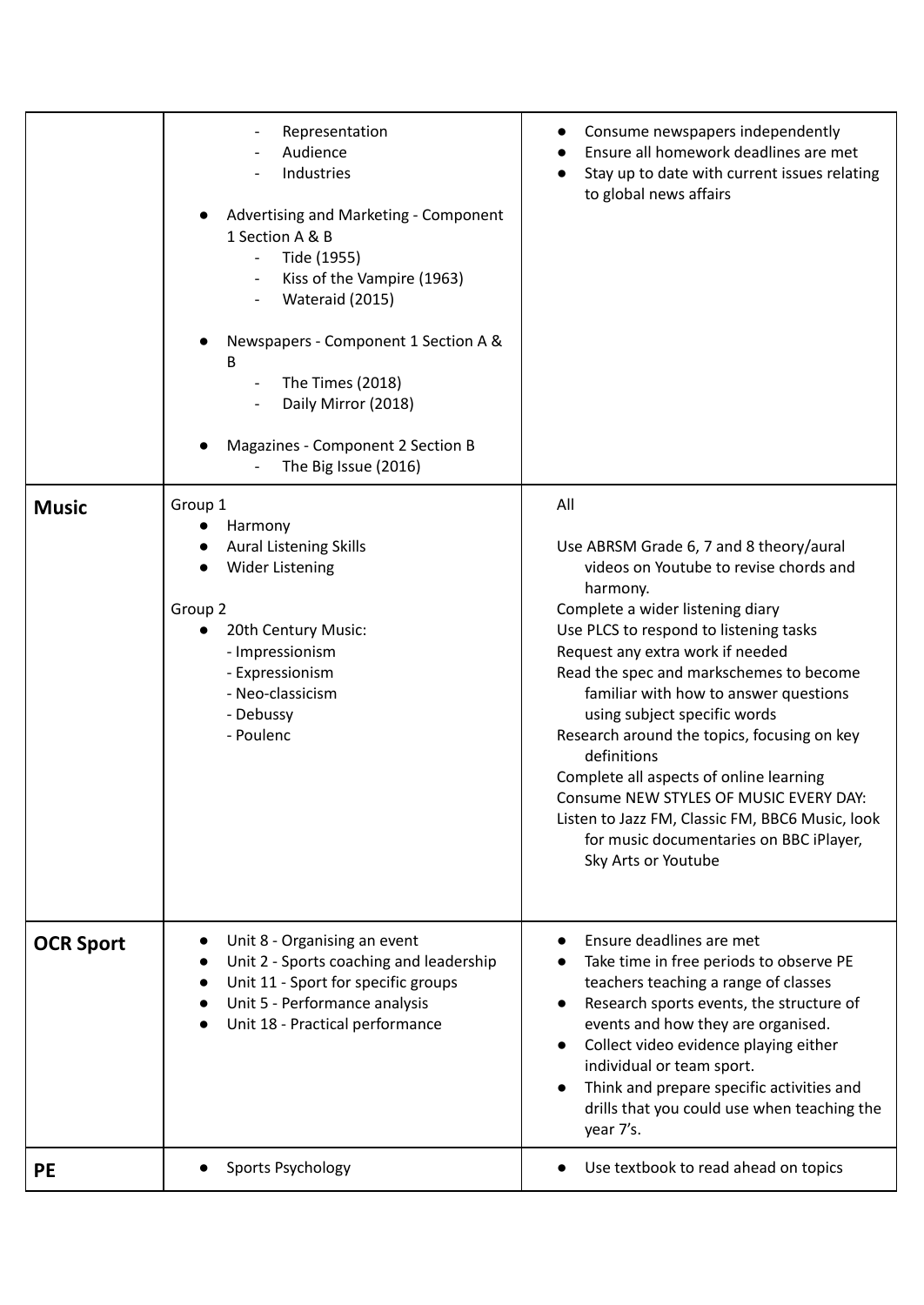|                                 | Individual differences<br>О<br>Motivation<br>О<br>Arousal<br>$\circ$<br>Social facilitation<br>$\circ$<br>Physiology<br>Respiratory system<br>$\circ$<br>Diet and Nutrition<br>$\circlearrowright$<br>Training methods - Aerobic<br>$\bigcirc$<br>training<br>Socio-Cultural Issues<br>Characteristics of sport in 21st<br>$\circ$<br>Century<br><b>Modern Olympic Games</b><br>$\circ$<br><b>Hosting Global Sporting Events</b><br>$\circ$ | Stay up to date on current issues in sport<br>Complete home learning tasks set and<br>request questions for topics.                                                                                                                                                                                                                                                                                                                                                                                                                               |
|---------------------------------|---------------------------------------------------------------------------------------------------------------------------------------------------------------------------------------------------------------------------------------------------------------------------------------------------------------------------------------------------------------------------------------------------------------------------------------------|---------------------------------------------------------------------------------------------------------------------------------------------------------------------------------------------------------------------------------------------------------------------------------------------------------------------------------------------------------------------------------------------------------------------------------------------------------------------------------------------------------------------------------------------------|
| Photography                     | <b>Buildings and Structures</b><br>Portraits<br>Light and Landscape<br>Still Life<br>Personal Project<br>Skills based workshops- photography and<br>$\bullet$<br>mixed media<br>London visit-learning how to navigate<br>London to get the most out of your visit<br>and show a massive amount of current<br>art (hopefully -covid h+S issues)                                                                                              | independent gallery visits (or virtual tours)<br>Building up their own equipment<br>Watching programmes - photographer of<br>the year award, portrait artist of the year<br>etc<br>Looking at a range of websites to see<br>current work - Pinterest, demilked, behance<br>etc<br>Explore, experiment, lookup at the world<br>around<br>Take photographs everywhere you go,<br>think like a photographer                                                                                                                                          |
| <b>Physics</b>                  | <b>Matter &amp; Radiation</b><br>Quarks & Leptons<br>Electric current<br>DC circuits<br>Forces in Equilibrium<br>On The Move                                                                                                                                                                                                                                                                                                                | Complete all pre-reading (read the next<br>double page before attending the lesson)<br>Complete the relevant questions from your<br>white exam practise books<br>Complete lots of practise questions using<br>physicsandmathstutor.com using the 4 pen<br>method<br>Have a go at the problem solving questions<br>on Isaac Physics<br>Enjoy Physics! USe our 'reading list' to find<br>books to read, podcasts to listen to or<br>shows to watch.<br>https://docs.google.com/document/d/1_Xi<br>AvBvf1RRLXaZ2dV3HAtitnW5noqzx-AM -H<br>K-Xkk/edit |
| <b>Product</b><br><b>Design</b> | <b>Technical Principles [TP]</b><br><b>Design &amp; Make Principles [DMP]</b><br><b>TERM 1:1</b>                                                                                                                                                                                                                                                                                                                                            | Ensure deadlines are met<br>Take time in free periods to revise and<br>reflect on topics taught and learnt                                                                                                                                                                                                                                                                                                                                                                                                                                        |